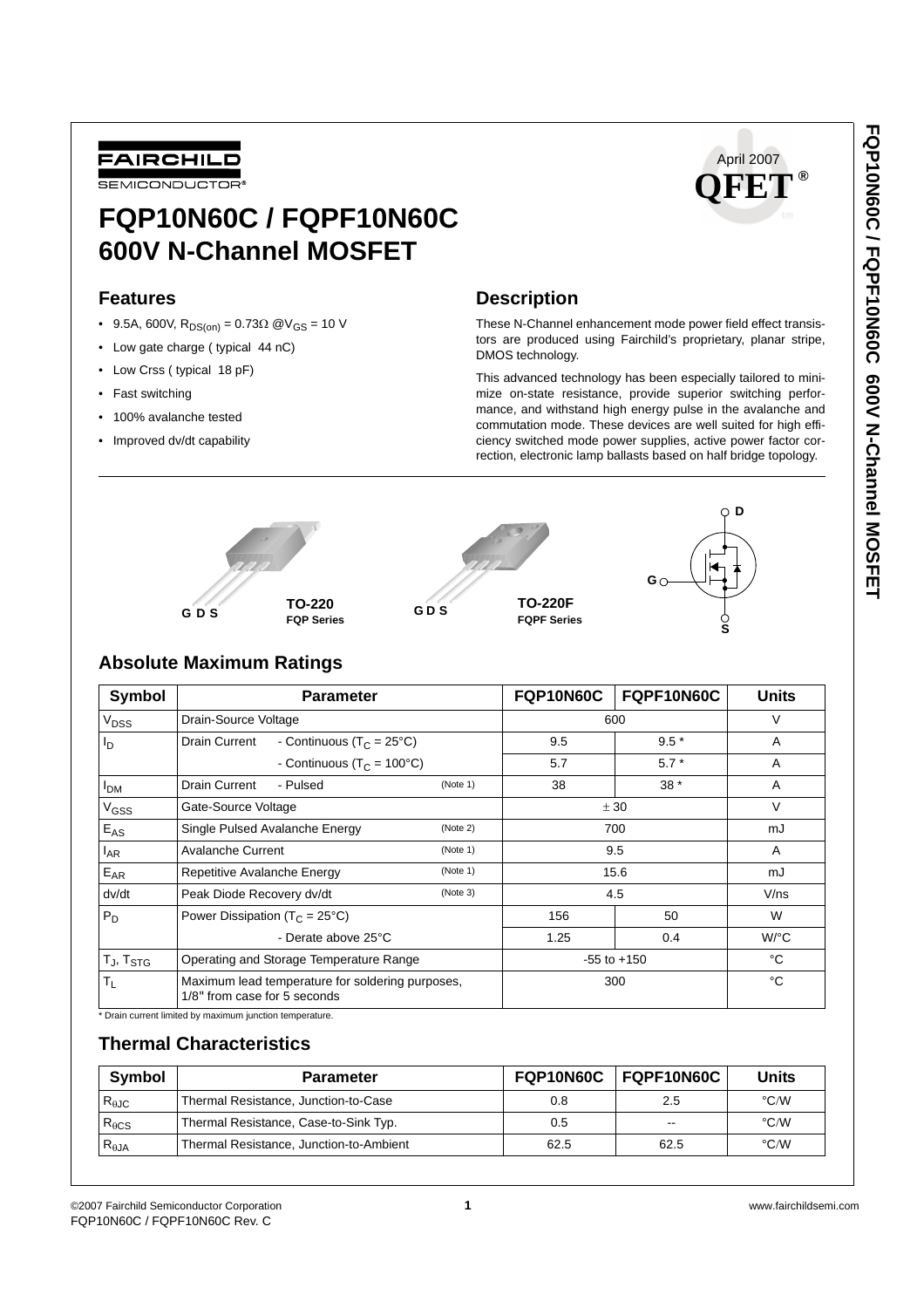| <b>Device Marking</b>             |                                              | <b>Device</b>                                                                | Package                                                                       |                                 | <b>Reel Size</b>                         |                          | <b>Tape Width</b> |                          | Quantity     |              |
|-----------------------------------|----------------------------------------------|------------------------------------------------------------------------------|-------------------------------------------------------------------------------|---------------------------------|------------------------------------------|--------------------------|-------------------|--------------------------|--------------|--------------|
| <b>FQP10N60C</b>                  |                                              | <b>FQP10N60C</b>                                                             | TO-220                                                                        |                                 |                                          |                          |                   |                          | 50           |              |
| FQPF10N60C<br>FQPF10N60C          |                                              | <b>TO-220F</b>                                                               | $\overline{\phantom{a}}$                                                      |                                 | --                                       |                          | 50                |                          |              |              |
|                                   |                                              | <b>Electrical Characteristics</b> $T_C = 25^{\circ}C$ unless otherwise noted |                                                                               |                                 |                                          |                          |                   |                          |              |              |
| <b>Symbol</b>                     |                                              | <b>Parameter</b>                                                             |                                                                               |                                 | <b>Test Conditions</b>                   |                          | Min               | <b>Typ</b>               | Max          | <b>Units</b> |
|                                   |                                              |                                                                              |                                                                               |                                 |                                          |                          |                   |                          |              |              |
| <b>Off Characteristics</b>        |                                              |                                                                              |                                                                               |                                 |                                          |                          |                   |                          |              |              |
| <b>BV<sub>DSS</sub></b>           | Drain-Source Breakdown Voltage               |                                                                              | $V_{GS} = 0$ V, $I_D = 250$ $\mu$ A<br>$I_D = 250 \mu A$ , Referenced to 25°C |                                 | 600                                      | $\overline{\phantom{a}}$ | --                | V                        |              |              |
| $\Delta BV_{DSS}$<br>$\Delta T_J$ | Breakdown Voltage Temperature<br>Coefficient |                                                                              |                                                                               |                                 | --                                       | 0.7                      | --                | V/°C                     |              |              |
| <b>I</b> <sub>DSS</sub>           |                                              | Zero Gate Voltage Drain Current                                              |                                                                               |                                 | $V_{DS}$ = 600 V, $V_{GS}$ = 0 V         |                          | --                | Ξ.                       | $\mathbf{1}$ | μA           |
|                                   |                                              |                                                                              |                                                                               |                                 | $V_{DS}$ = 480 V, T <sub>C</sub> = 125°C |                          | --                | --                       | 10           | μA           |
| <b>I</b> GSSF                     |                                              | Gate-Body Leakage Current, Forward                                           |                                                                               | $V_{GS}$ = 30 V, $V_{DS}$ = 0 V |                                          | --                       | --                | 100                      | nА           |              |
| lgssr                             |                                              | Gate-Body Leakage Current, Reverse                                           |                                                                               |                                 | $V_{GS}$ = -30 V, $V_{DS}$ = 0 V         |                          | --                | --                       | $-100$       | nA           |
| <b>On Characteristics</b>         |                                              |                                                                              |                                                                               |                                 |                                          |                          |                   |                          |              |              |
| $V_{GS(th)}$                      |                                              | Gate Threshold Voltage                                                       |                                                                               |                                 | $V_{DS} = V_{GS}$ , $I_D = 250 \mu A$    |                          | 2.0               |                          | 4.0          | $\vee$       |
| $R_{DS(on)}$                      | <b>Static Drain-Source</b><br>On-Resistance  |                                                                              |                                                                               | $V_{GS}$ = 10 V, $I_D$ = 4.75 A |                                          | --                       | 0.6               | 0.73                     | Ω            |              |
| 9 <sub>FS</sub>                   |                                              | Forward Transconductance                                                     |                                                                               |                                 | $V_{DS}$ = 40 V, $I_D$ = 4.75 A          | (Note 4)                 | --                | 8.0                      | --           | S            |
| <b>Dynamic Characteristics</b>    |                                              |                                                                              |                                                                               |                                 |                                          |                          |                   |                          |              |              |
| $C_{iss}$                         |                                              | Input Capacitance                                                            |                                                                               |                                 | $V_{DS}$ = 25 V, $V_{GS}$ = 0 V,         |                          | --                | 1570                     | 2040         | pF           |
| $C_{\rm oss}$                     | Output Capacitance                           |                                                                              |                                                                               | $f = 1.0$ MHz                   |                                          | ۵.                       | 166               | 215                      | рF           |              |
| $\mathbf{C}_{\text{rss}}$         |                                              | Reverse Transfer Capacitance                                                 |                                                                               |                                 |                                          | --                       | 18                | 24                       | pF           |              |
| <b>Switching Characteristics</b>  |                                              |                                                                              |                                                                               |                                 |                                          |                          |                   |                          |              |              |
| $t_{d(on)}$                       |                                              | Turn-On Delay Time                                                           |                                                                               |                                 | $V_{DD}$ = 300 V, $I_D$ = 9.5A,          |                          | --                | 23                       | 55           | ns           |
|                                   |                                              | Turn-On Rise Time                                                            |                                                                               | $R_G = 25 \Omega$               |                                          |                          | --                | 69                       | 150          | ns           |
| $t_{r}$                           |                                              |                                                                              |                                                                               |                                 |                                          |                          |                   |                          | 300          | ns           |
|                                   |                                              | Turn-Off Delay Time                                                          |                                                                               |                                 |                                          |                          | --                | 144                      |              |              |
| $t_{d(Off)}$                      |                                              | Turn-Off Fall Time                                                           |                                                                               |                                 |                                          | (Note 4, 5)              |                   | 77                       | 165          | ns           |
| $\mathfrak{t}_{\mathfrak{f}}$     |                                              | Total Gate Charge                                                            |                                                                               |                                 | $V_{DS}$ = 480 V, $I_D$ = 9.5A,          |                          | --                | 44                       | 57           | nС           |
| $Q_g$                             |                                              | Gate-Source Charge                                                           |                                                                               | $V_{GS}$ = 10 V                 |                                          |                          | --                | 6.7                      | --           | nС           |
| $Q_{gs}$                          |                                              | Gate-Drain Charge                                                            |                                                                               |                                 |                                          | (Note 4, 5)              | --                | 18.5                     | щ.           | nС           |
| $Q_{gd}$                          |                                              |                                                                              |                                                                               |                                 |                                          |                          |                   |                          |              |              |
|                                   |                                              | <b>Drain-Source Diode Characteristics and Maximum Ratings</b>                |                                                                               |                                 |                                          |                          | --                | --                       |              |              |
|                                   |                                              | Maximum Continuous Drain-Source Diode Forward Current                        |                                                                               |                                 |                                          |                          | --                | $\overline{\phantom{a}}$ | 9.5          | Α            |
| $I_{\rm S}$<br>Isм                |                                              | Maximum Pulsed Drain-Source Diode Forward Current                            |                                                                               |                                 |                                          |                          |                   |                          | 38           | A            |
| $V_{SD}$                          |                                              | Drain-Source Diode Forward Voltage                                           |                                                                               |                                 | $V_{GS} = 0$ V, $I_S = 9.5$ A            |                          | --                |                          | 1.4          | V            |
| $t_{rr}$<br>$Q_{rr}$              |                                              | <b>Reverse Recovery Time</b><br>Reverse Recovery Charge                      |                                                                               | $dl_F/dt = 100$ A/ $\mu$ s      | $V_{GS} = 0$ V, $I_S = 9.5$ A,           | (Note 4)                 | --<br>--          | 420<br>4.2               | --           | ns<br>μC     |

3. I<sub>SD</sub> ≤ 9.5A, di/dt ≤ 200A/µs, V<sub>DD</sub> ≤ BV<sub>DSS,</sub> Starting T<sub>J</sub> = 25°C

4. Pulse Test : Pulse width ≤ 300µs, Duty cycle ≤ 2%

5. Essentially independent of operating temperature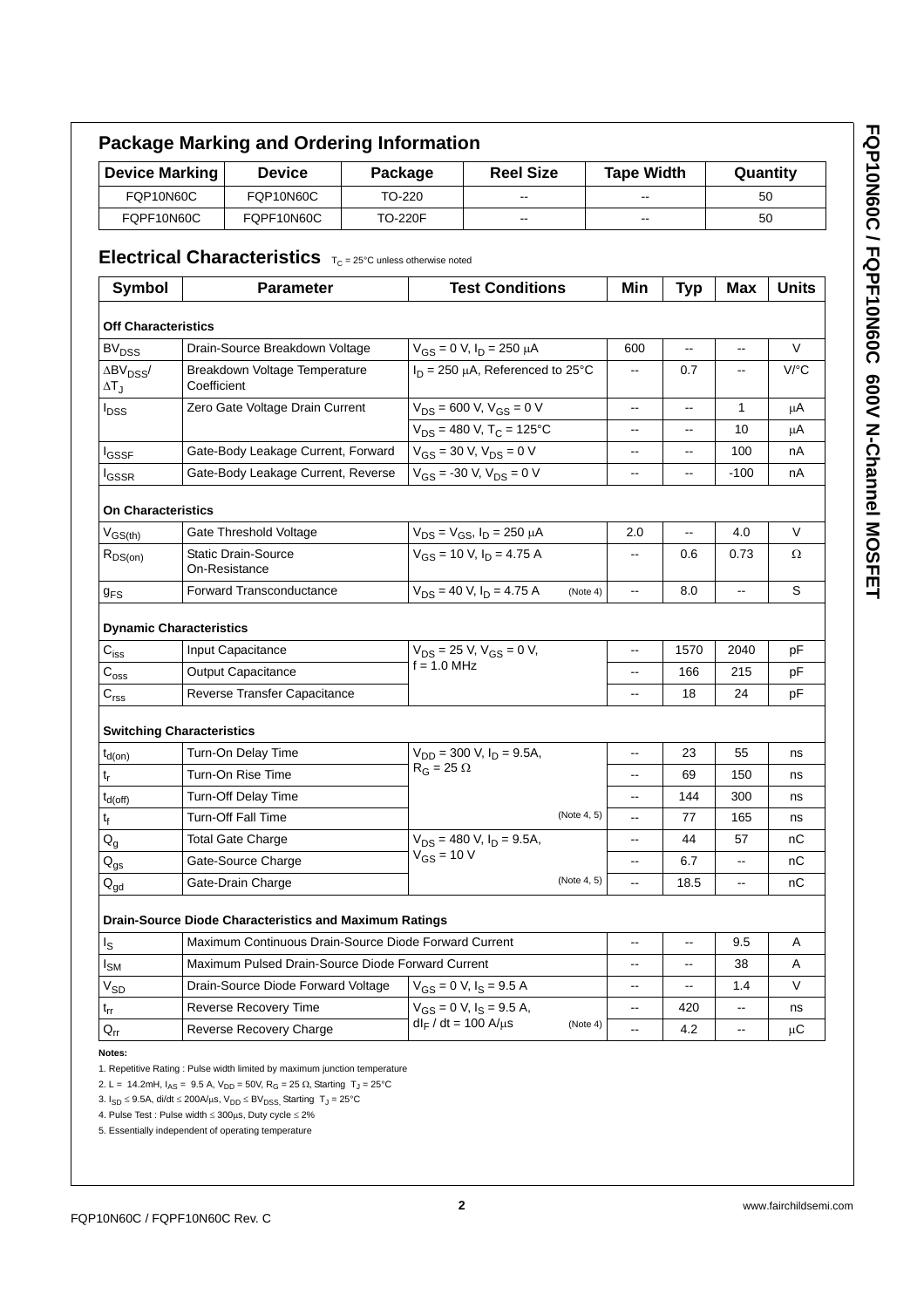# **Typical Performance Characteristics**











Figure 1. On-Region Characteristics **Figure 2. Transfer Characteristics** 







**Figure 5. Capacitance Characteristics Figure 6. Gate Charge Characteristics**

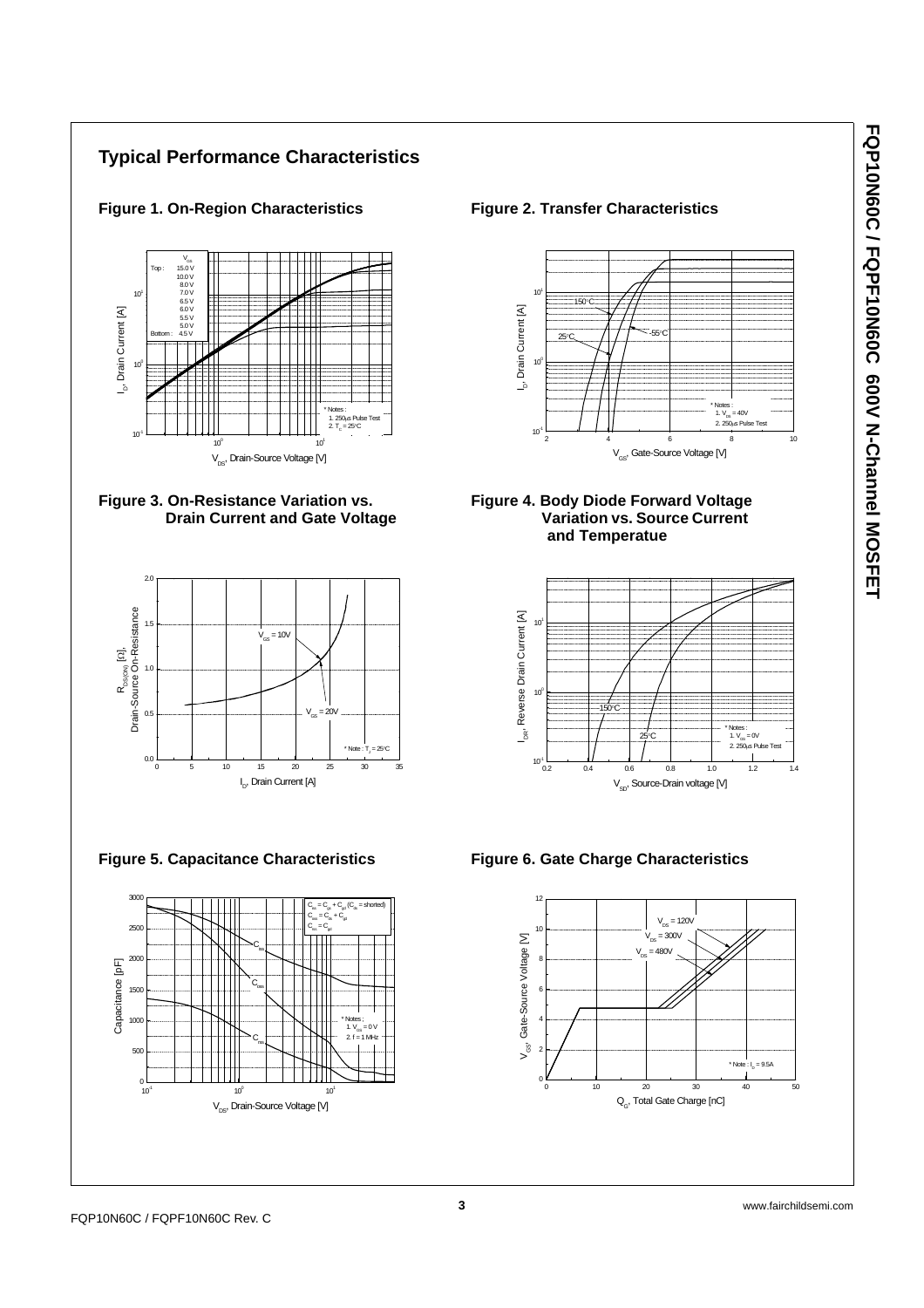\* Notes :<br>1.  $V_{\text{GS}} = 10 V$ 2.  $I_D = 4.75 A$ 

 $10 \mu s$ 

 $\overline{10}$ 

10 ms 1 ms 100 µs

DC



**Typical Performance Characteristics (Continued)**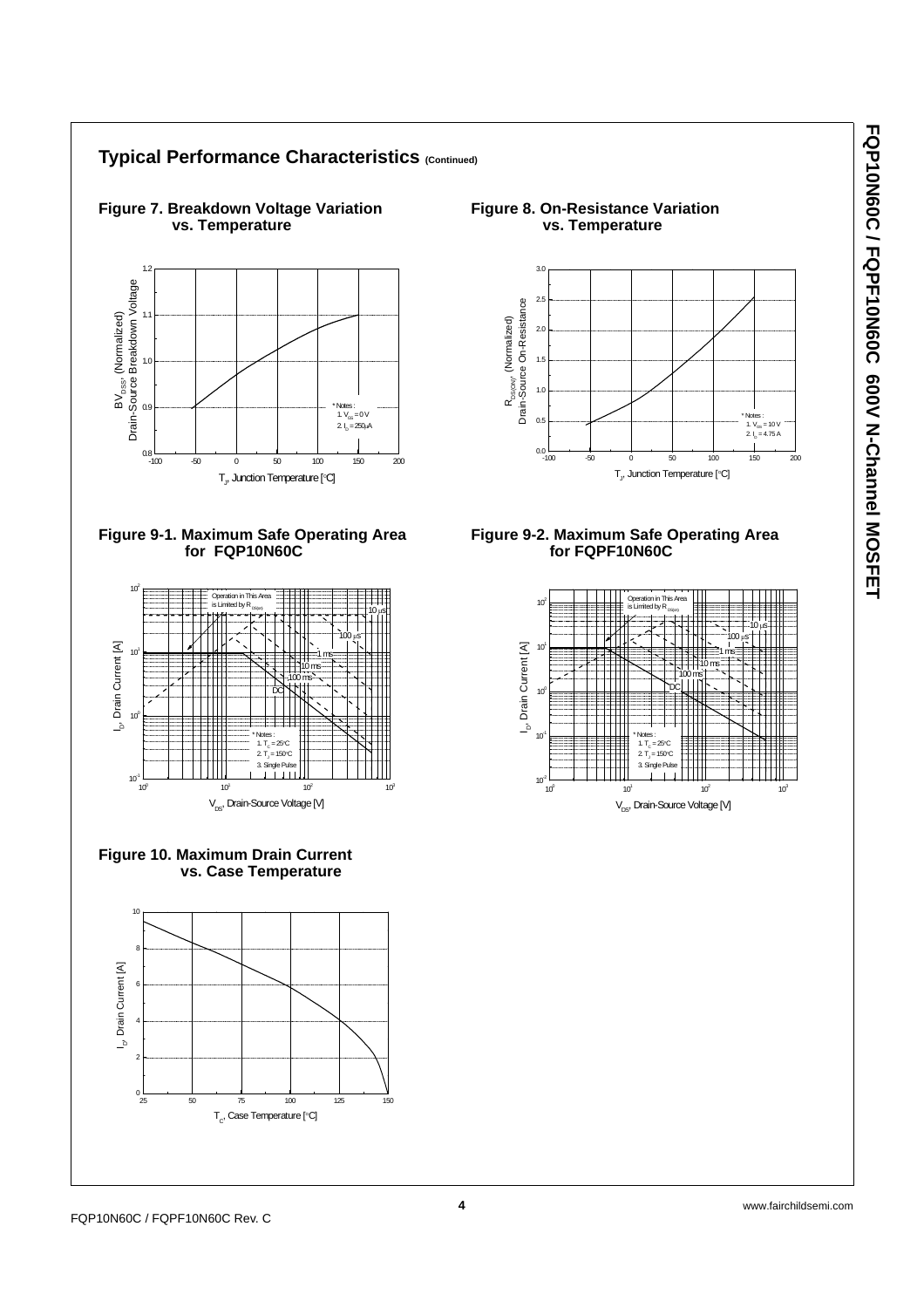## **Typical Performance Characteristics (Continued) Figure 11-1. Transient Thermal Response Curve for FQP10N60C** 1 0 <sup>0</sup>  $D = 0.5$  $Z_{\omega_{\rm C}}(t)$ , Thermal Response  $Z_{\omega_{\mathbb{C}}}(\mathsf{t})$ , Thermal Response 0.2 \* N otes :  $10$ 0.1 1.  $Z_{0.0}$  (t) = 0.8 °C/W M ax. 2. Duty Factor,  $D = t_1 / t_2$  $=$  P 0.05 0.02 Рфм single pulse 0.01 t¦  $10^{-2}$  $\mathrm{t}_{\mathrm{z}}$  $10^{-5}$   $10^{-4}$   $10^{-3}$   $10^{-2}$   $10^{-1}$   $10^{0}$   $10^{1}$  $t_1$ , Square W ave Pulse Duration [sec] **Figure 11-2. Transient Thermal Response Curve for FQPF10N60C**

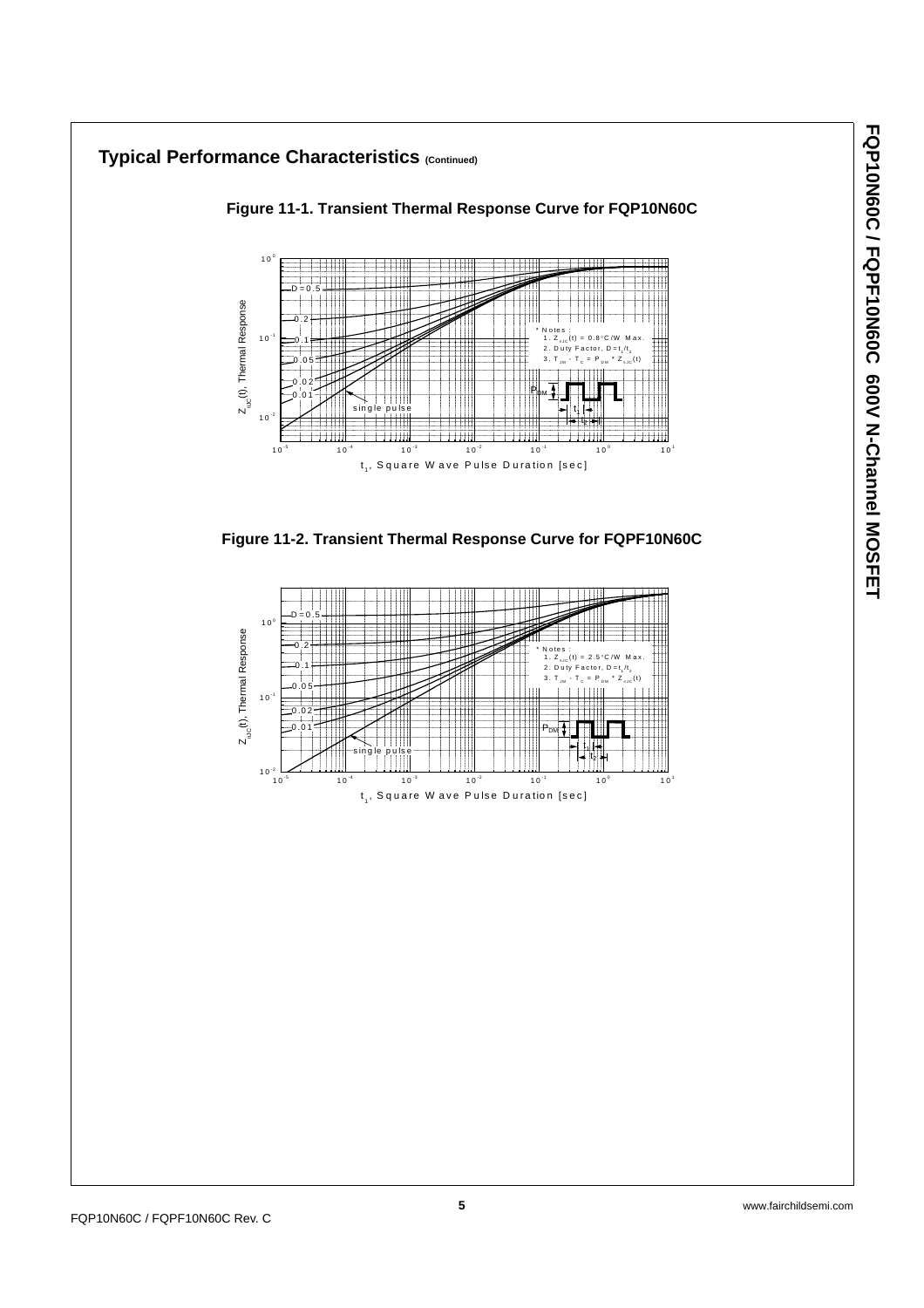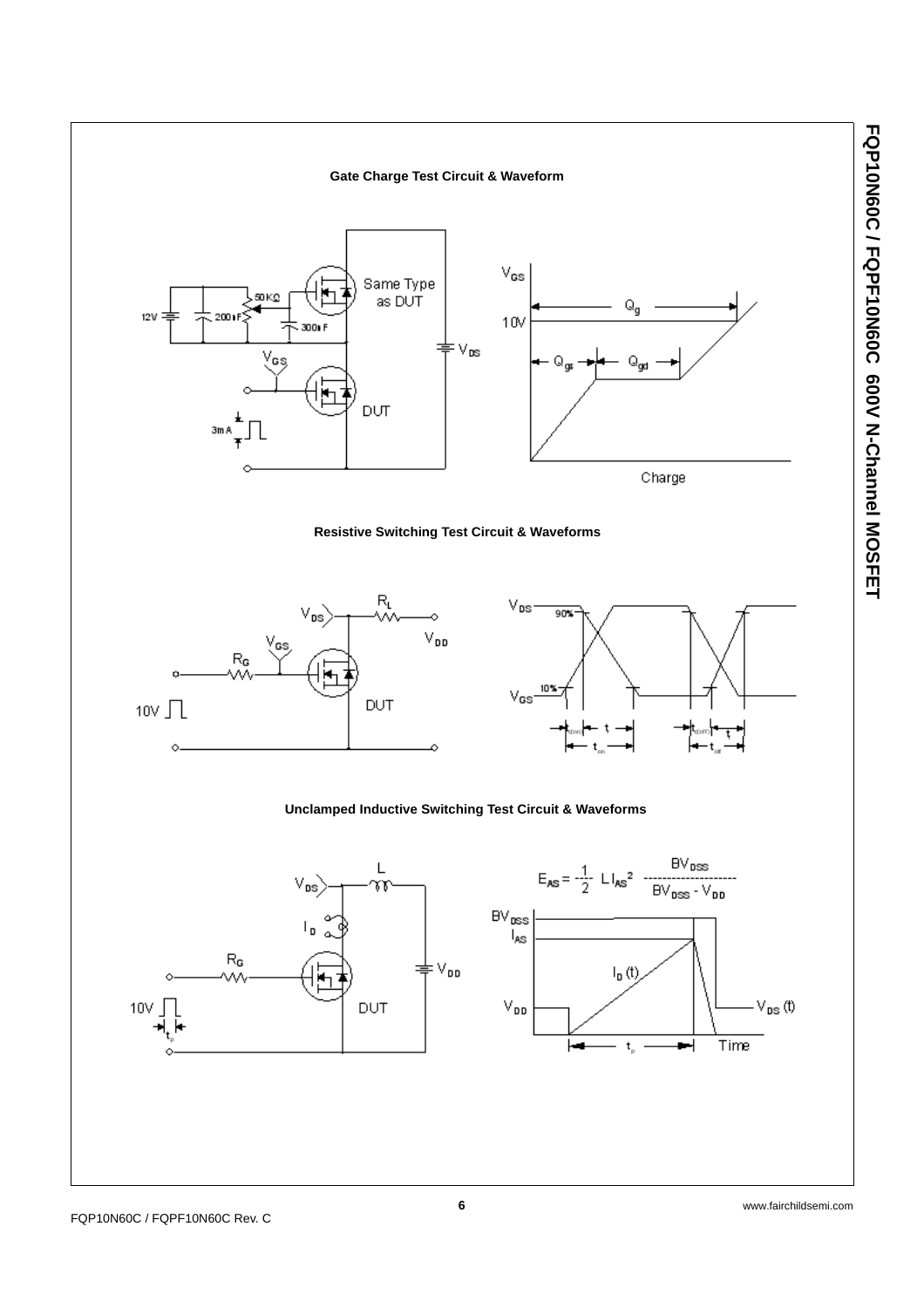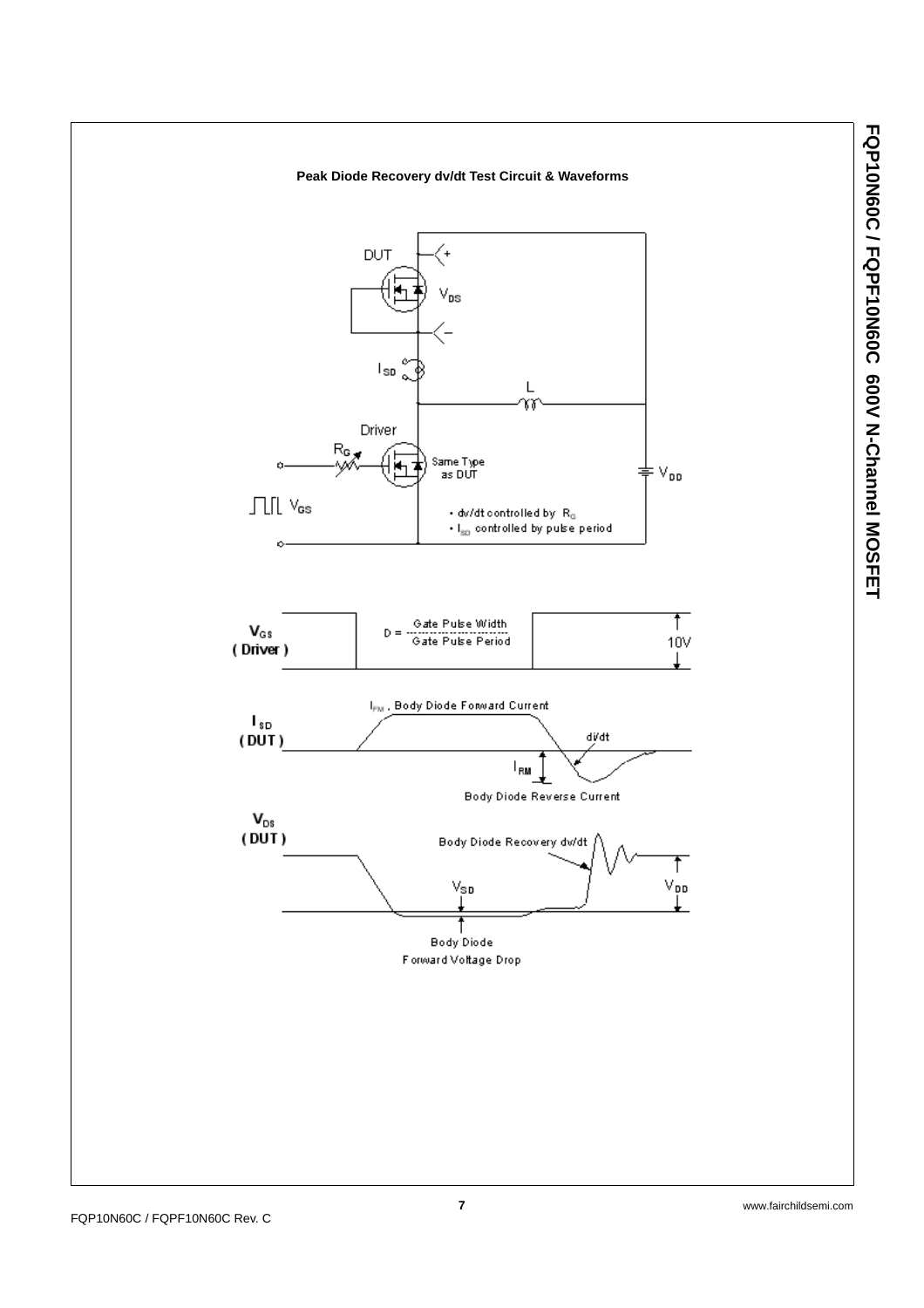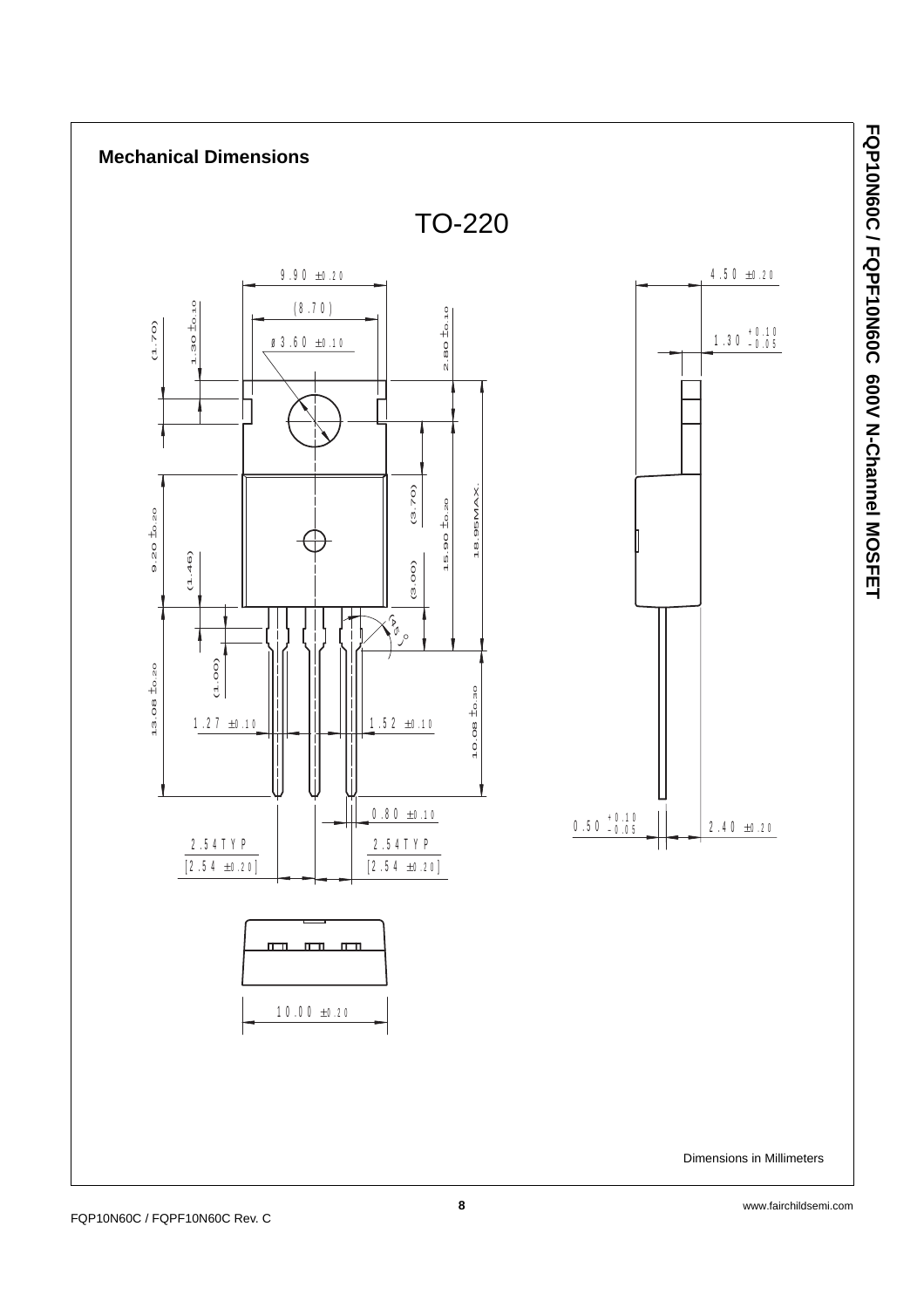

**FQP10N60C / FQPF10N60C 600V N-Channel MOSFET**

**FQP10N60C / FQPF10N60C 600 N-Channel MOSFET**